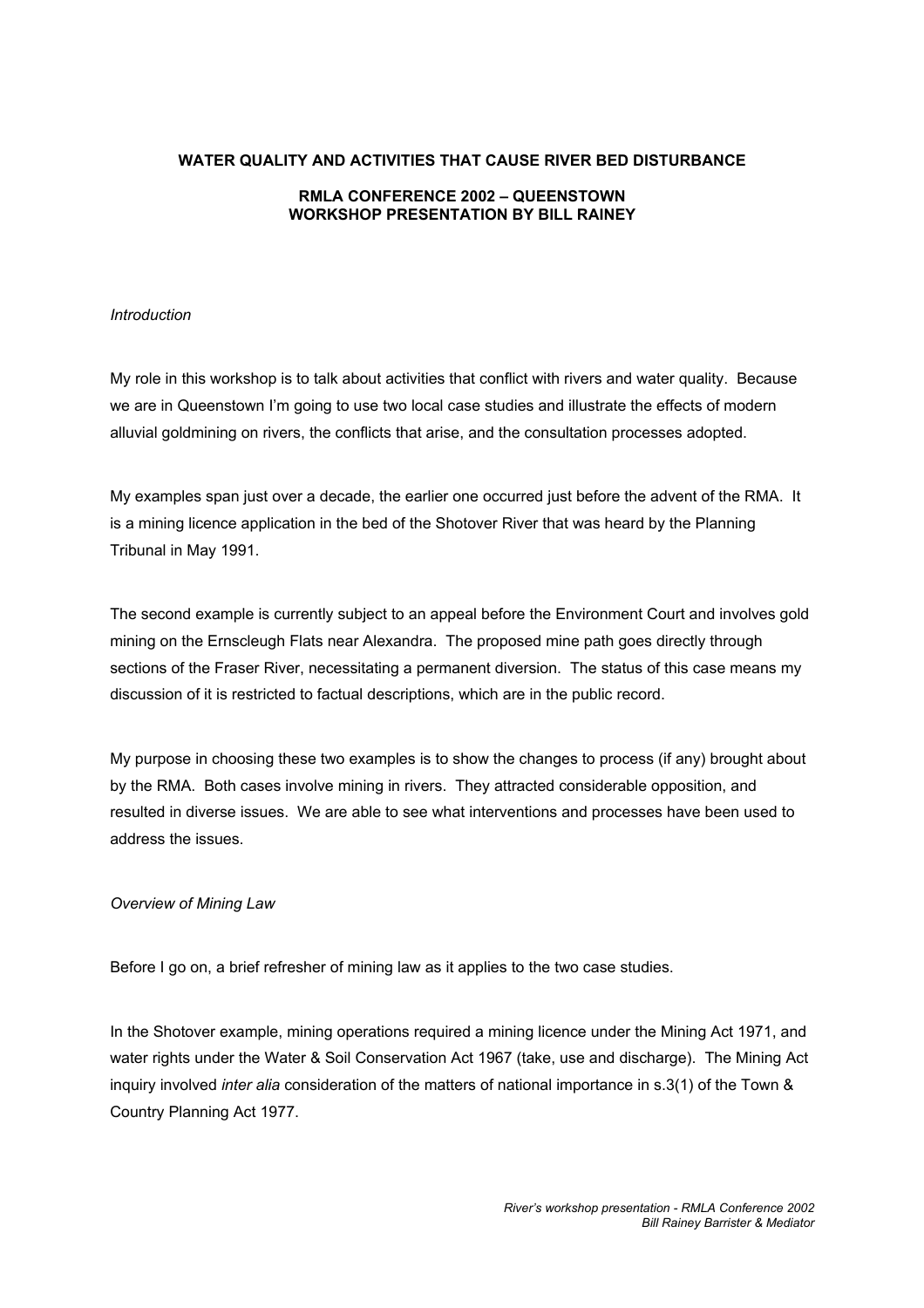In the Fraser River example, (under the RMA), resource consents are required from both the District Council (relating to land disturbance), and the Regional Council (relating to water and dust matters). Section 5 RMA excludes minerals from part of its definition of sustainable management. That is, minerals need not be sustained to meet the needs of future generations. In other respects minerals are a natural resource and mining extraction is an activity like any other.

The statutory processes for resolving the conflicts in my two examples are different. In the first case, Mining licence applications were heard, in the first instance by the Planning Tribunal which, after holding an inquiry, made a recommendation to the Minister of Energy who then made the final decision. Water rights were dealt with separately from the mining licence. Water right appeals (from decisions of catchment and regional water boards) were heard and decided by the Planning Tribunal.

Under the RMA all land (including river) use matters are decided at the first instance by district and regional councils, and on appeal the Environment Court. Mediation is specifically provided for.

Mining licences previously allowed access to private land open for mining. Now access is obtained by agreement with landowners.

The allocation of minerals now requires a mining permit obtained from the Minister of Energy.

Criticism of the pre-RMA process included it being fragmented, costly, fraught with delays, and prodevelopment.

Post-RMA criticisms are that the process needs a major overhaul, the system is open to abuse by antidevelopment groups, there is an overkill in consultation, delays are excessive and the process far too long-winded.

### *CASE STUDY #1 - SHOTOVER RIVER*

Gold was discovered in 1862 in the lower Shotover River. Within several months over 3600 miners were resident on the river and its tributaries. Mining progressed from hand methods utilising shovels, gold pans, small cradles and sluice boxes to dredging by the late 1880's and early 1900's. Access by machinery was restricted in narrow "canyon" sections of the river. Nevertheless, hydraulic elevators combined with sluice boxes and then small suction dredges were common methods used. It is thought the Shotover is the second richest gold producing river in the World – after the Yukon.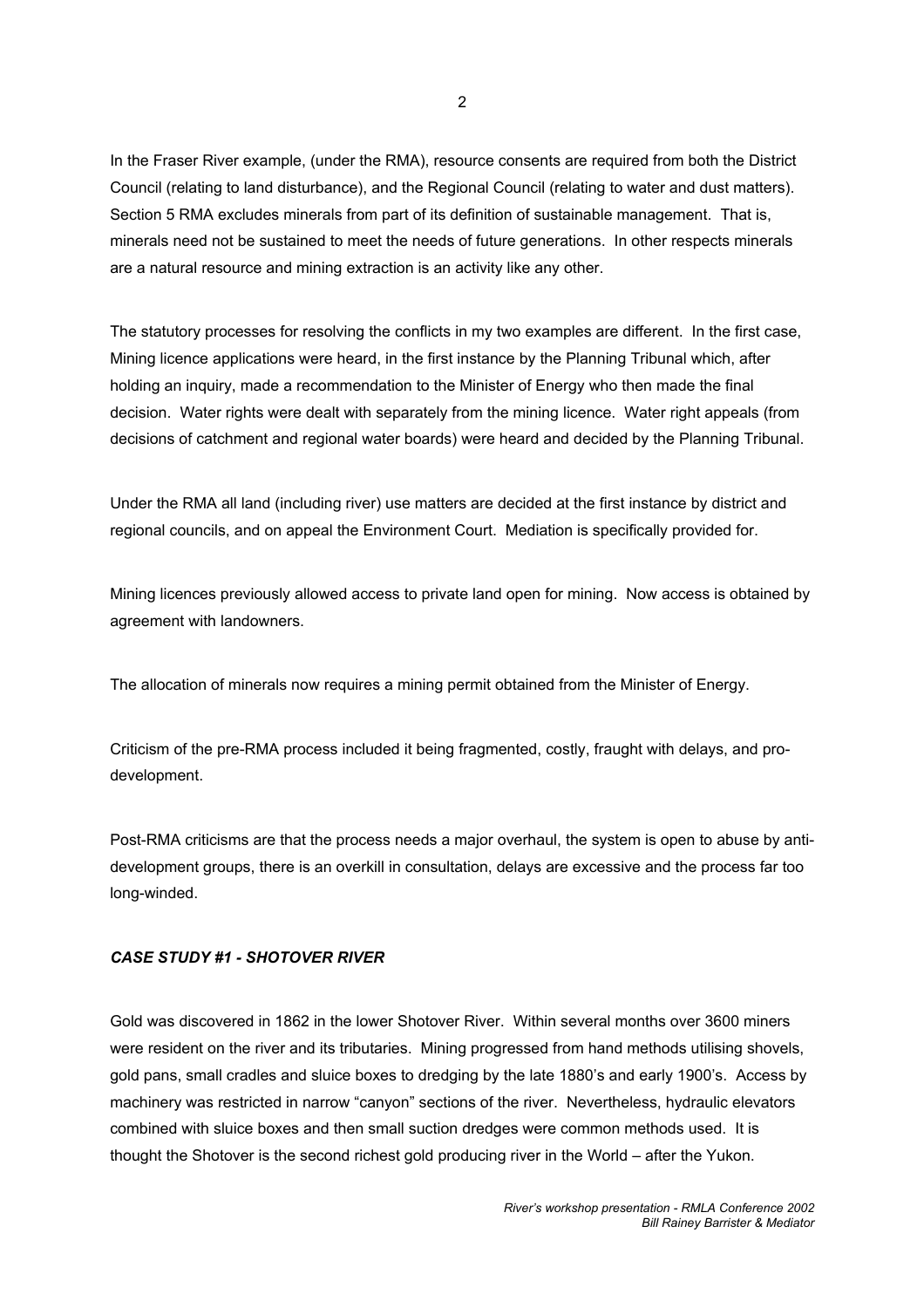Since the late 1970's, "modern" mining methods developed with hydraulic excavators being used to feed gravels into efficient floating gold processing plants.

### **[Photo #1 Shotover mining]**

This type of mining involves shifting riverbed gravels by hydraulic excavator working on either natural beaches, in shallow water or on the river bottom, or on man-made beaches formed by double handling of riverbed gravels. The gravels are fed into a hopper and screened by gravity action. Once processed, the gravels are placed immediately behind the plant and are progressively restored by another excavator or bulldozer.

### **[Photo #2 Shotover mining]**

These methods use settling ponds constructed from riverbed gravels ahead of the plant, and from processed tailings.

Because alluvial gold is being recovered, no chemicals are used for gravel processing or gold recovery. Gravity and water action is sufficient to separate gold from the gravels.

L&M Mining Limited operated within the Shotover River in the late 1980's. Concern about the mining operations were expressed by other commercial users of the river (raft and jet boat operators) and by local environmental groups. An organisation of commercial river users known as the Shotover River Protection Action Group was formed.

A series of discussions were held in late 1989 and early 1990 regarding L&M's operating procedures and allegations of non-compliance with conditions of the mining licence and water right. This led to a temporary shutdown of one of the Shotover operations until a satisfactory resolution of concerns regarding appropriate working procedures.

In May 1990 L&M produced a revised work plan to the Ministry of Energy, Otago Regional Council and Department of Conservation for review and approval.

All concerned parties were also consulted to seek their agreement to the revised plan.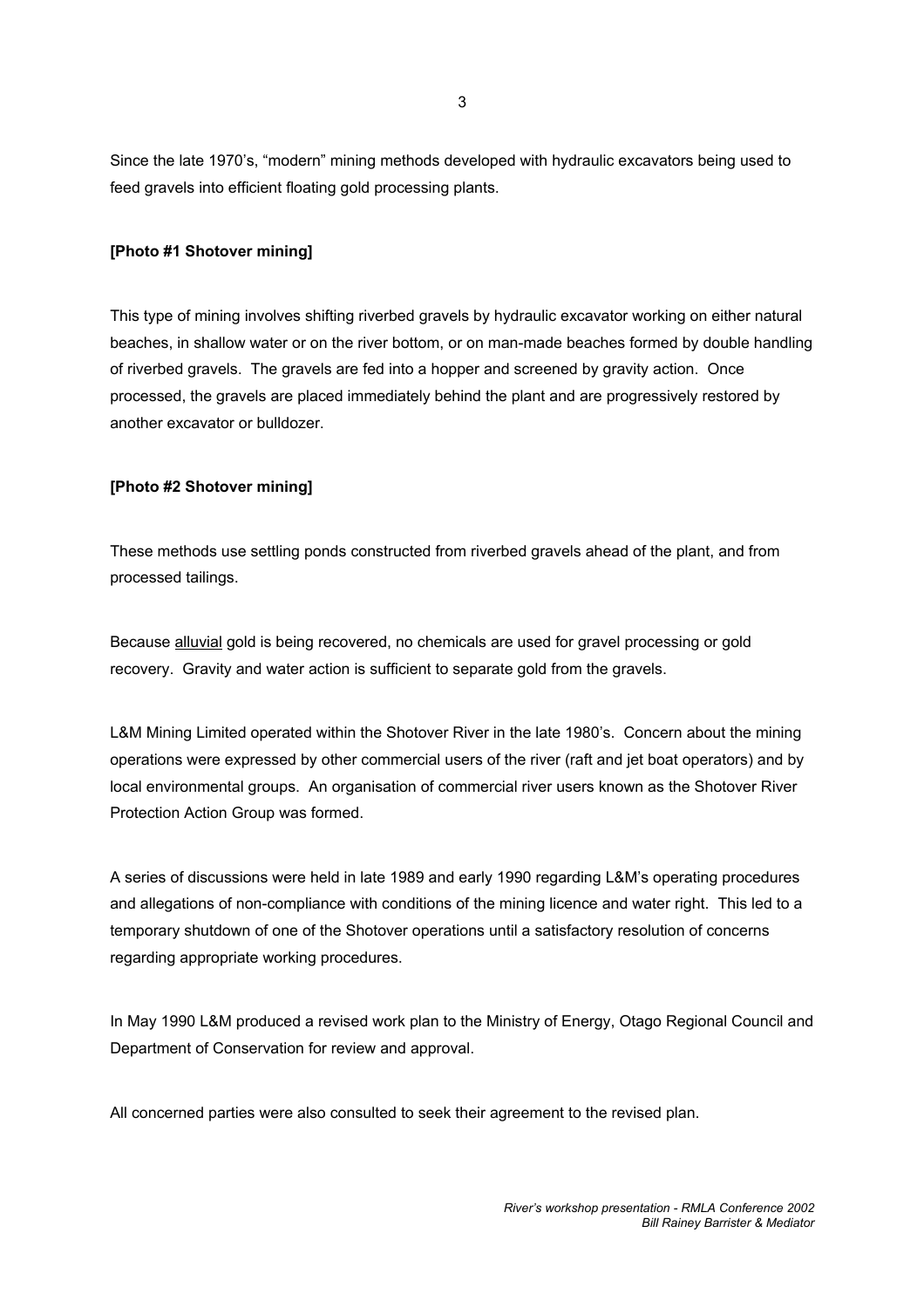The mining company specifically agreed to vary the conditions of another (but related) mining licence and to vary the conditions of the relevant water right to resolve ambiguities and interpretations of conditions in both permits, and to update conditions to current prevalent use and interpretation. This made conditions more restrictive for the mining company, but the new operating regime was acceptable.

Specific understandings were reached concerning on-site work. For example, L&M agreed not to mine the Rock Garden rapid, a significant area within the licence area for the rafters. Boundaries of the downstream and upstream limit of the rapid were established through on-site inspection with the Shotover River Protection Action Group and various regulatory agencies. The exclusion areas were indicated on the plans attached to the revised work plan. An application was made to the Ministry of Commerce to exclude this rapid from the mining licence.

A revised work plan indicated that when reaching the downstream limit of the Rock Garden rapid, the mining plant would be dismantled and transported overland past the rapid via an existing track. The plant was then reassembled upstream of the rapid and mining recommenced.

Approval for portage of the mining plant was obtained from DOC which owned the existing track.

# **[Photo #3 Shotover portage track]**

Work plans were a significant feature of the Shotover mining licences and it was a condition of the licence that a work plan be required prior to mining. This plan included mining in fully contained settling ponds, and progressive rehabilitation of the tailings as the mining proceeded upstream.

The work plan recognised exclusion zones around two significant sections of rapids and the scenic riverbank areas.

So the main features of this operation, crafted under the legislation and procedures immediately prior to the RMA were:

- **Entire operation was situated within the Shotover River but isolated from the river by fully** contained settling ponds.
- **Tailings were restored within the river as the mining progressed upstream.**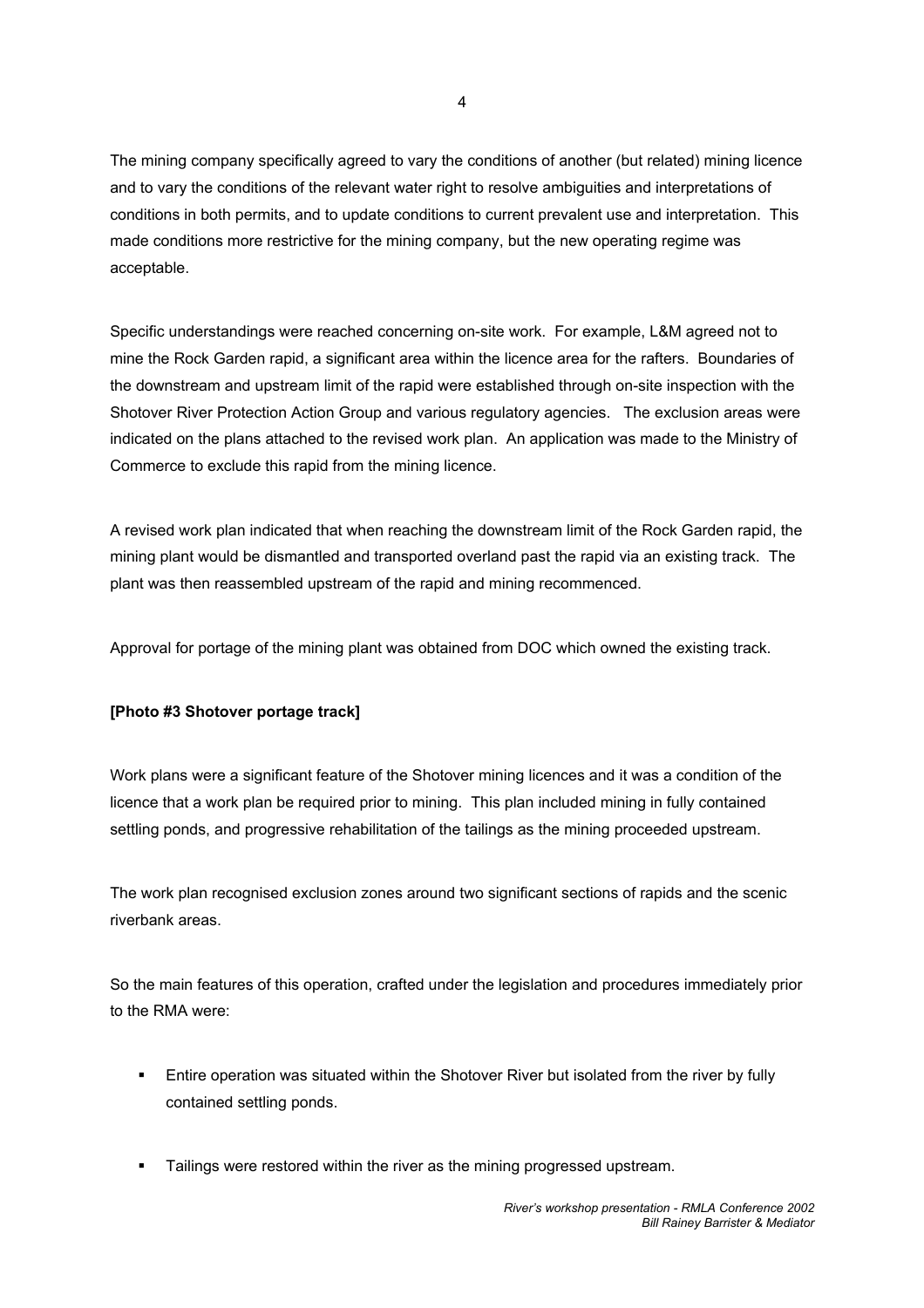- Gold recovery was by gravity separation with no chemicals being used.
- **Fully contained ponds were used to effect water recycling.**
- Settling ponds aided by artificial walls of non-porous textiles were used.
- Very little discolouration of the river occurred, enabling water quality to be vastly improved when compared with previous operations.
- The river banks were excluded from excavation operations.
- Major rocks in the river that affected or created rapids were excluded from the mining operations.

The conflict resolution processes and interventions used included multi-party discussions following allegations of non-compliance, temporary shutdown of operations, revision of work plan, variation of conditions of water right, agreements reached concerning on-site operations and work program to protect environment such as voluntary exclusion areas.

As a result, a cocktail of measures was adopted after discussions with the Otago Regional Council, Shotover River Protection Action Group, Ministry of Commerce, and Department of Conservation, and other interested parties. Most of the objections were resolved by consent. The outcome was that after a Planning Tribunal hearing with the outstanding submitters, the new licence was granted and mining in this environmentally sensitive area took place. The joint use of the river by commercial tourist and mining interests was possible. Within the constraints of then applicable mining and water legislation, the parties were able to make a concerted affort to understand the relevant issues and address them effectively. In this case the process occurred over a space of 1.5 yrs.

#### *CASE STUDY #2 - FRASER RIVER*

The Fraser River forms part of L&M's Earnscleugh project. It is proposed to mine 255 hectares of land over a period of eight years, using similar mining technology as the Shotover, ie. a floating plant being fed by hydraulic excavator and progressive rehabilitation and restoration.

**[Photo #4 Arahura example]**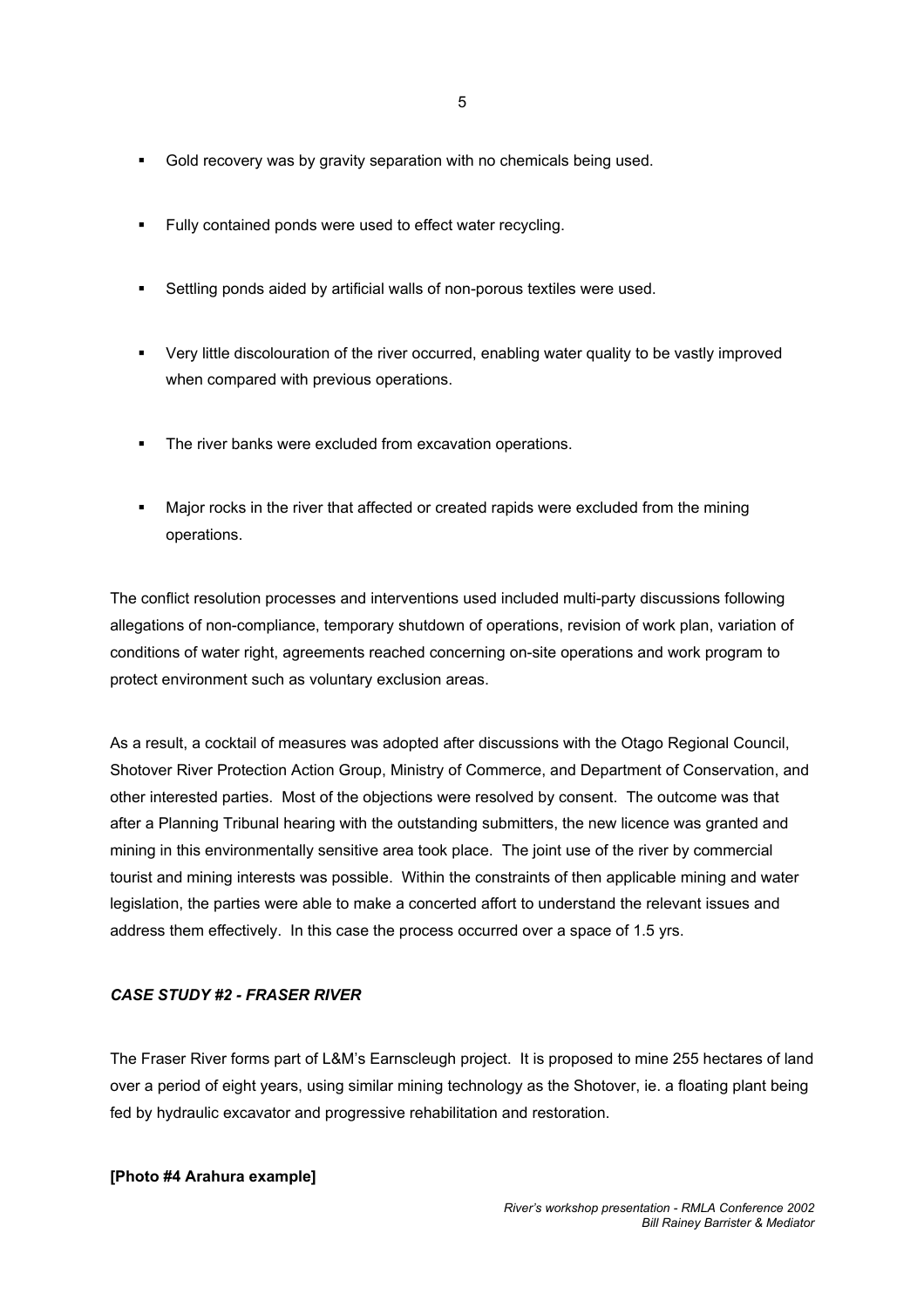6

There would be four phases to this mining operation, namely:

- **Soil removal**
- **•** Overburden stripping
- **-** Mining
- **Restoration and rehabilitation**

### **[Photo #5 Earnscleugh mine plan]**

The mine would follow a snake-like path over a confined application site on the Earnscleugh Flats. It would occupy approximately 17 hectares at any one time.

## **[Photo #6 Fraser diversions]**

Two permanent diversions of the Fraser River would occur. Consent was obtained from the Otago Regional Council to disturb the bed of the Fraser River and construct temporary bunds during the diversion and subsequent reinstatement. A water permit to divert the river was also granted.

Other consents granted were:

- discharge permit to discharge dust from the mining operations,
- land use consent to undertake earthworks during the operations,
- water permits to divert water from the Fraser River to the mine site and to take ground water to process gravels,
- water permit to discharge treated mine water and contaminated stormwater runoff to the ground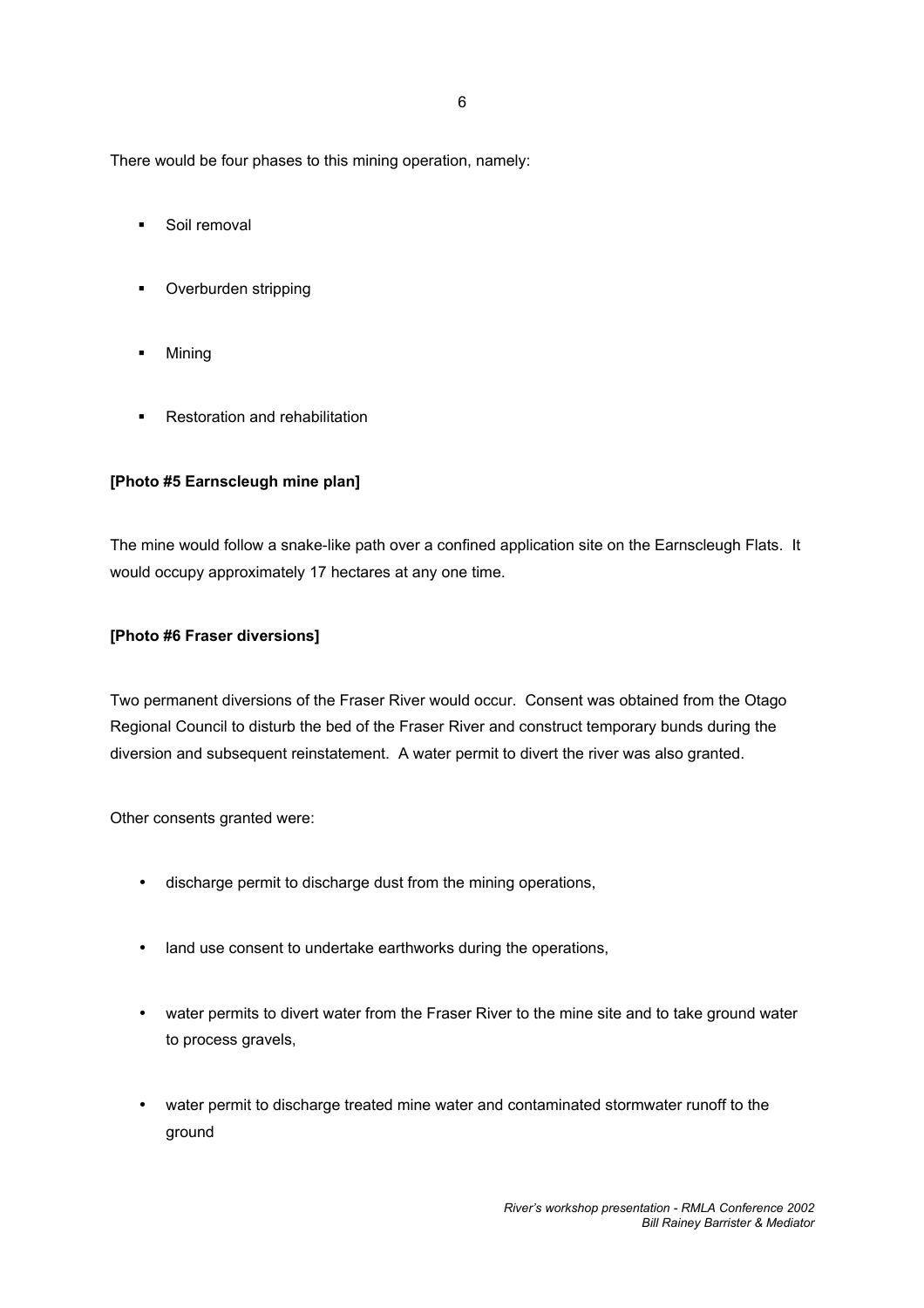• water permit to discharge water to the Fraser River and to the ground.

## **[Photos #7 & #8 FraserRiver]**

Permanent diversion of the Fraser River would have an obvious impact on the existing river habitat. The diversion would be carried out in consultation with Otago Fish & Game, and the Regional Council.

# **[Photos #9 & #10 Diversion designs]**

Diversions are designed to assist habitat recovery and the river flows altered in a way that minimises the impact on in-stream fauna. Fish salvage takes place and the diversion occurs over a period of 24 hours.

When it was notified, this project received numerous submissions from residents, commercial organisations, statutory bodies seeking appropriate conditions, and other organisations and individuals with responsibility for the welfare of local residents.

Extensive public consultation was undertaken, both before and after notification of the application.

The approach adopted by the mining company when it commenced public consultation in February 2000 was as follows:

- It categorised potentially affected people and organisations including orchardists and residents living close to the project area, specific users of resources such as the Fraser River and ground water, organisations with statutory or assumed representation of local interest such as the Community Board and local environmental groups, iwi, government organisations with an oversight of resource use such as DOC and the Historic Places Trust. The net was spread widely and included all residents within 1km width around the application site.
- Newsletters were prepared and sent to all box holders on the Ernscleugh Flats (approximately 130 households) to introduce the project and the mining company – L&M Mining Ltd.
- **-** L&M met directly with all identified affected and interested people and groups. In most instances meetings were organised with households and small groups. House meetings and a public meeting (organised by L&M) were held. These were followed up with forms being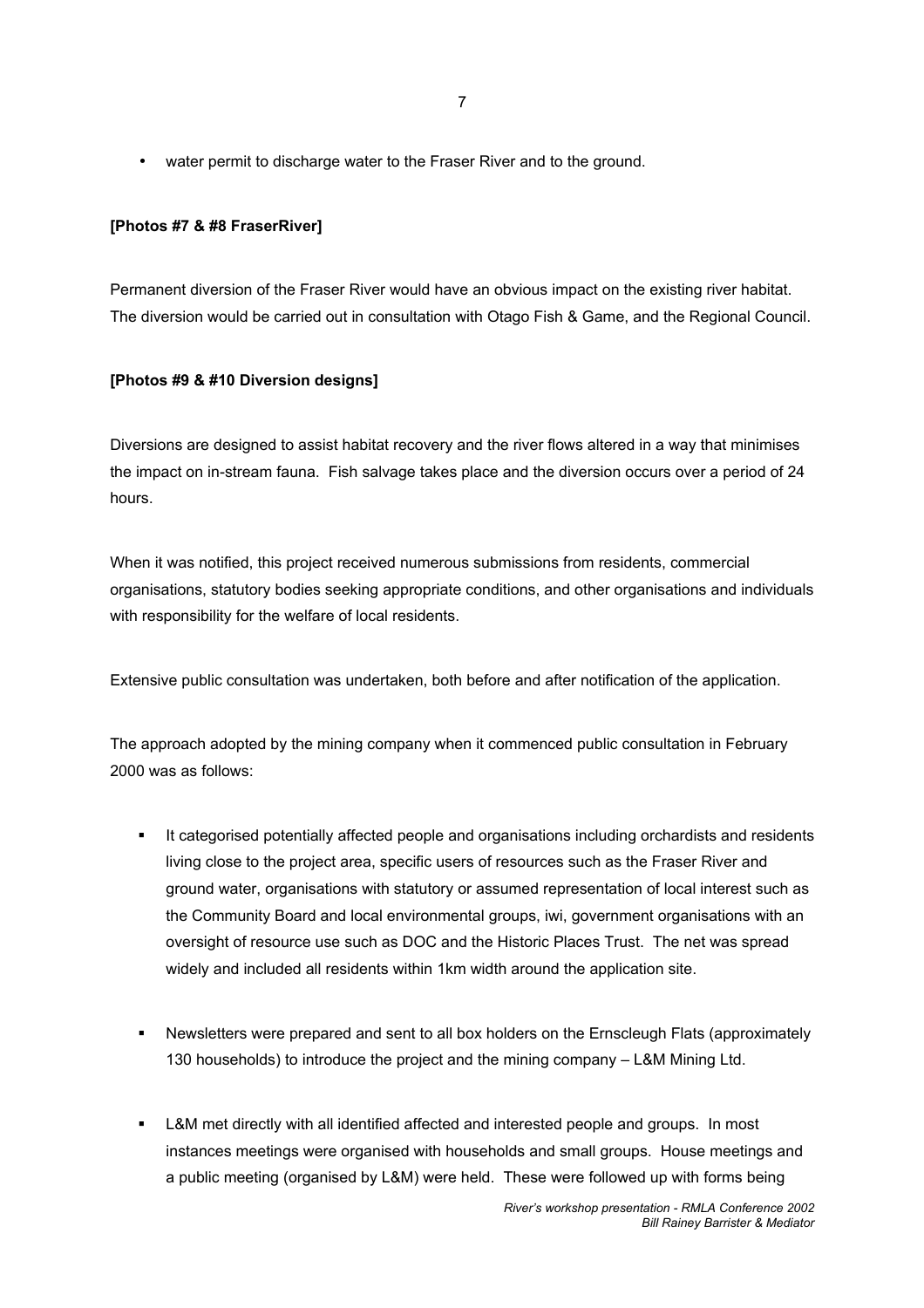distributed for people to request further information on specific issues. As a result many issues were clarified at an early stage.

- A draft AEE was prepared and distributed. This drew comments from the local authorities and from residents. These comments and suggestions were incorporated into the final AEE which was submitted with the resource consent applications.
- Following the receipt of 32 submissions, a pre-hearing meeting was convened. Nine submitters attended.
- Since the pre-hearing meeting, the consultation process continued with L&M preparing draft proposed conditions for discussion with the submitters as well as a background information document on environmental effects and controls.

A joint council's committee heard the application in April 2001 and granted the various consents sought, subject to conditions. Three appeals were lodged. One has since been withdrawn and another struck out by the Court. One environmental group has joined as a s.274 party. The applicant and remaining appellant are in the process of negotiations, and have indicated a preparedness to embark on mediation.

In summary, the conflict assessment and resolution steps applicable to this recent mining example have so far spanned 2.5 yrs and include:

- **IDENTIFICATED IN A LOCATE 1** Identification of affected persons
- **•** Dispersal of information
- Consultation and feedback to address issues and concerns
- Dissemination of draft application documents, particularly the AEE, followed by
- Further consultation
- **Pre-hearing meeting jointly convened by district and regional councils**